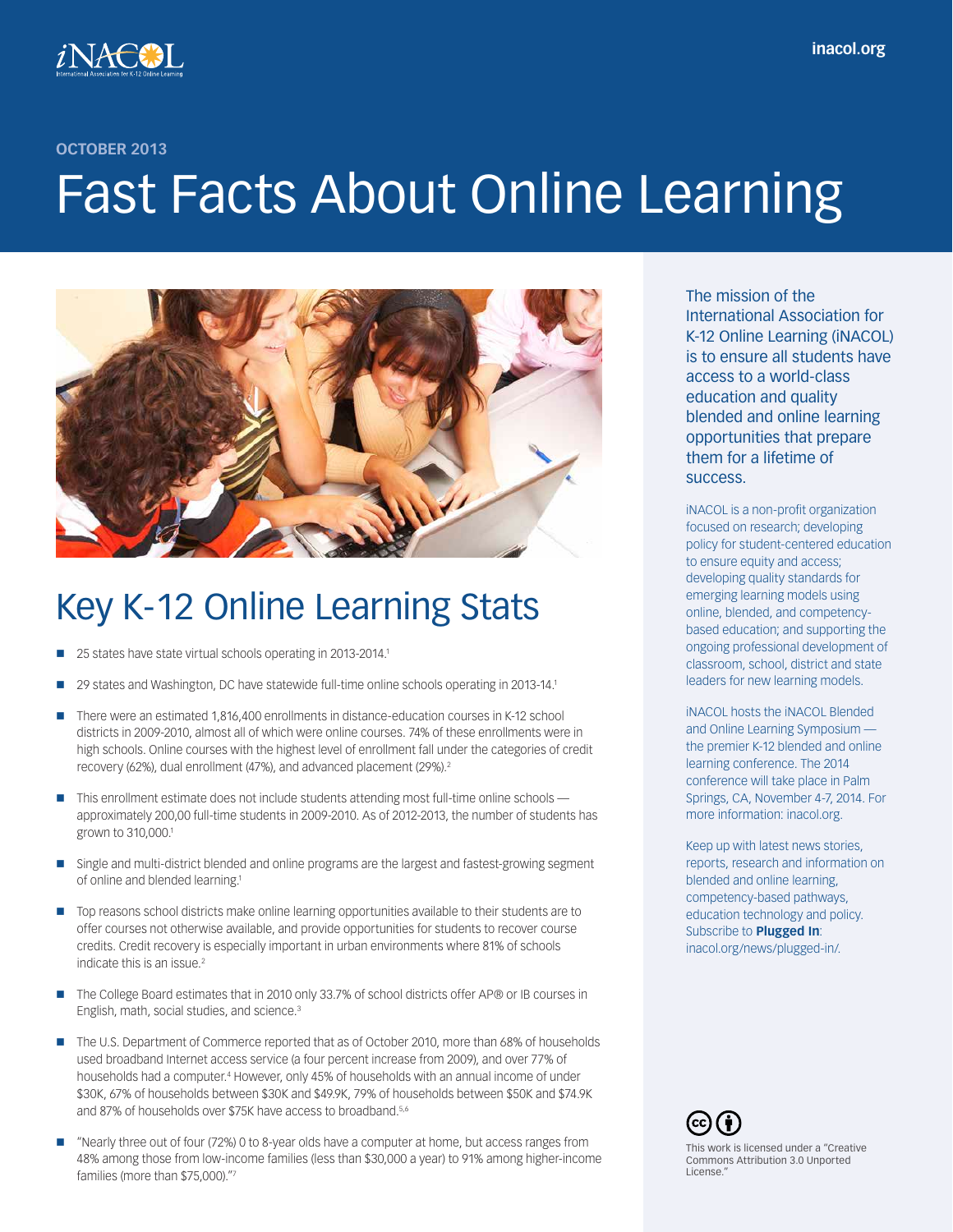# Key K-12 Online Policy Trends







*Keeping Pace, 2013*

## **Interested in becoming an iNACOL member?**

Go to inacol.org/members

- As of 2012, Florida is the first state to offer full and part-time options to all students in grades K-12.1
- Arizona, Kansas, Florida, Minnesota, Utah, Washington, and Wisconsin stand out as states with a wide variety of full-time and supplemental options for students across most grade levels.<sup>1</sup>
- In April 2006, Michigan became the first state to require online learning for high school graduation. Since that time Alabama, Arkansas, Florida, and Virginia have added requirements. Georgia, New Mexico, and West Virginia recommend students experience online learning before graduation, however, it is not required.
- Arizona, Florida, Georgia, Louisiana, Michigan, Minnesota, and Utah allow students to choose online courses from multiple content providers.
- Funding formulas are different in all 50 states. For example, many fund online learning at 30- 50% less than traditional education, creating inequity and lack of sufficient support for addressing student characteristics. The current U.S. average per pupil expenditures for a fullyonline model are estimated at \$6,400 and for blending learning are \$8,900.8 Traditional school models have an average per pupil expenditure of \$11,282.9
- 45 states and the District of Columbia have adopted the Common Core State Standards (CCSS) representing a historic shift in this country to emphasize higher-order skills and the application of knowledge so that all students are challenged in meaningful ways and are prepared to be successful in a global, knowledge economy. This state-led work has changed the conversation about the country's expectations for all students and the education system itself toward attainment of globally-competitive, world-class knowledge and skills in English/ reading/language arts and math.
- Rising costs of books and cash-strapped budgets have schools rethinking the use of textbooks. Because of this, there is a rise in the use of or planning for open educational resources (OER), which "create a pathway to deliver engaging, customized, and up-to-date content to students much faster and more cost effectively than today."10 For example, as of 2013, Utah has introduced their Utah Open Textbook (UTOT) initiative.<sup>11</sup>
- By establishing proficiency-based diplomas, advanced competency education policy, credit flexibility or seat-time waivers, 36 states are moving towards competency education.12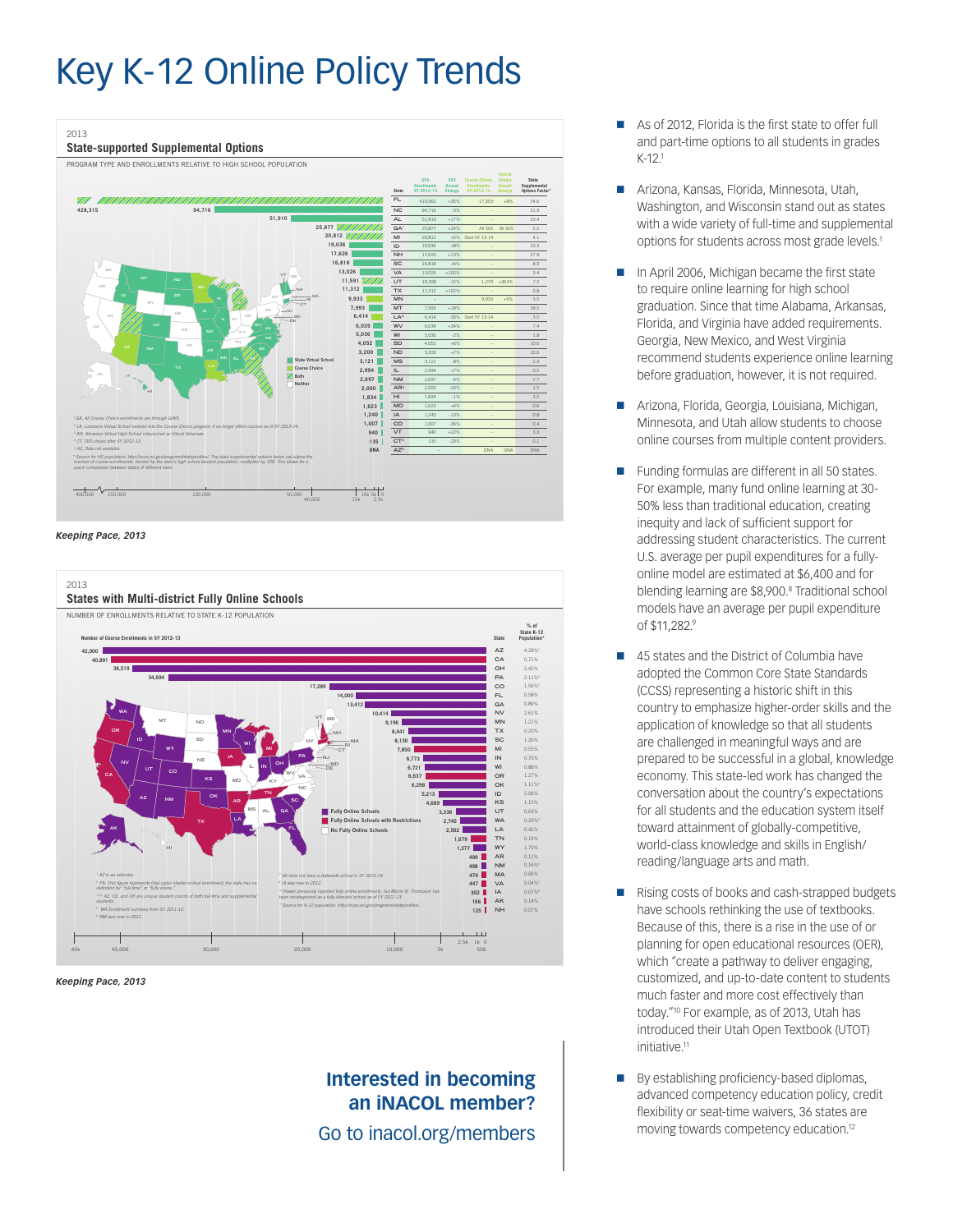## Top Federal Policy Issues State Funding Models for Online Learning

- **<sup>1</sup>** Support accountability frameworks that address quality assurance for schools by providing transparent data on individual student learning proficiency and growth, not time-based accountability based on cohorts of students grouped by birthday. Student-centered, competency-based, new learning models require data for learning that provide information on individual student growth models that can be used by aggregating student learning data for school, district, state and federal accountability. Entry proficiency, exit proficiency, closing the achievement gap and college and career readiness data should inform improvements in learning environments; speed to competency should be one of the indicators.
- **2** Create new systems of assessments and transparent data collection that support student-centered, standards-based, personalized, competency education. This includes multiple measures at multiple points in the year, including formative, embedded, performance-based and validating "summative" assessments with testing windows throughout the year.
- **3** Support a research agenda that cultivates high quality online and blended learning for all learners.
- **<sup>4</sup>** Support human capital development through redesigned 21st century pre-service/in-service training of all education professionals for online and blended learning.
- **5** Ensure reliable and ubiquitous student broadband access to the Internet.

## Top State Policy Needs

- **<sup>1</sup>** Shift to competency-based education from seat-time.
- **2** Increase access for each student and permit the entire continuum of student-centered, online and blended learning.
- **<sup>3</sup>** Design outcomes-based accountability and funding incentives.
- **4** Increase access to excellent, effective teachers. Support professional development for new learning models using anytime, anywhere online and blended learning. Provide true teacher license reciprocity for online teaching.
- **5** Provide room for innovation. While requiring accountability for outcomes, policy should also ensure opportunity for emerging technologies and new approaches. Care should be taken to guard against overly prescriptive inputs, policies and practices that stifle innovation.

In states where full-time online learning is permitted, funding is generally based on the number of students enrolled.

- In Arizona, full-time online schools receive 95% of the base support-level.
- Colorado funds multi-district full-time online schools at a state-set, per pupil minimum level for online students.
- Florida full-time online schools receive funding for students based on successful completion.
- In Indiana, full-time online schools receive 87.5% of the typical funding level plus any special education grants, which are calculated the same as for traditional schools.
- **Louisiana online schools receive 90% of the state and local funding based on where** the student resides.
- Nevada virtual schools receive the same level of funding as brick-and-mortar schools.
- Michigan full-time charter schools receive the same funding as other charter schools in the state.
- While Ohio full-time online schools are funded at the same state per-pupil funding formula as traditional schools, they do not receive local funds or poverty-based assistance funding, resulting in significantly lower total funding levels.
- In Minnesota, the funding model for full-time online learning allows the students to enroll with the district or charter school as an open enrolled full-time student. 100% of the ADM follows the student to the new (online) district / charter of the general education revenue.

The funding model for supplemental online learning includes providing .12 times ADM to the enrolling district for the % of the day (or ADM) that the student is taking online classes and .88 times ADM to the online learning provider/program for the % of the day (or ADM) the student is taking online classes.

- a. For **full-time online learning**, the student enrolls with the district or charter school as an open enrolled full time student.
	- i. 100% of the ADM follows the student to the new (online) district / charter of the general education revenue.
- b. For **supplemental online learning** the division of general education revenue is as follows:
	- i. .12 times ADM to the enrolling district for the % of the day (or ADM) that the student is taking online classes.
	- ii. .88 times ADM to the online learning provider/program for the % of the day (or ADM) the student is taking online classes.

Most state virtual schools are funded with a fixed yearly appropriation, with some state virtual schools also charging per course enrollment fees that are often passed on to students. As a result, these programs only serve a limited number of students. In Florida and North Carolina, the state virtual schools are funded in a manner based on the number of course enrollments.

- Funding following the student at the individual course level exists in a few states including Florida, Arizona, Minnesota, and Utah.
- In Florida, the Florida Virtual School receives a fixed-amount for each successful semester course enrollment and the school district's funding is reduced for that course enrollment.
- In Utah, funding also follows the student at the high school level with successful course completion also impacting the funding. The providing district receives 50% of the funding after the withdrawal period and the remaining 50% upon the student earning course credit.